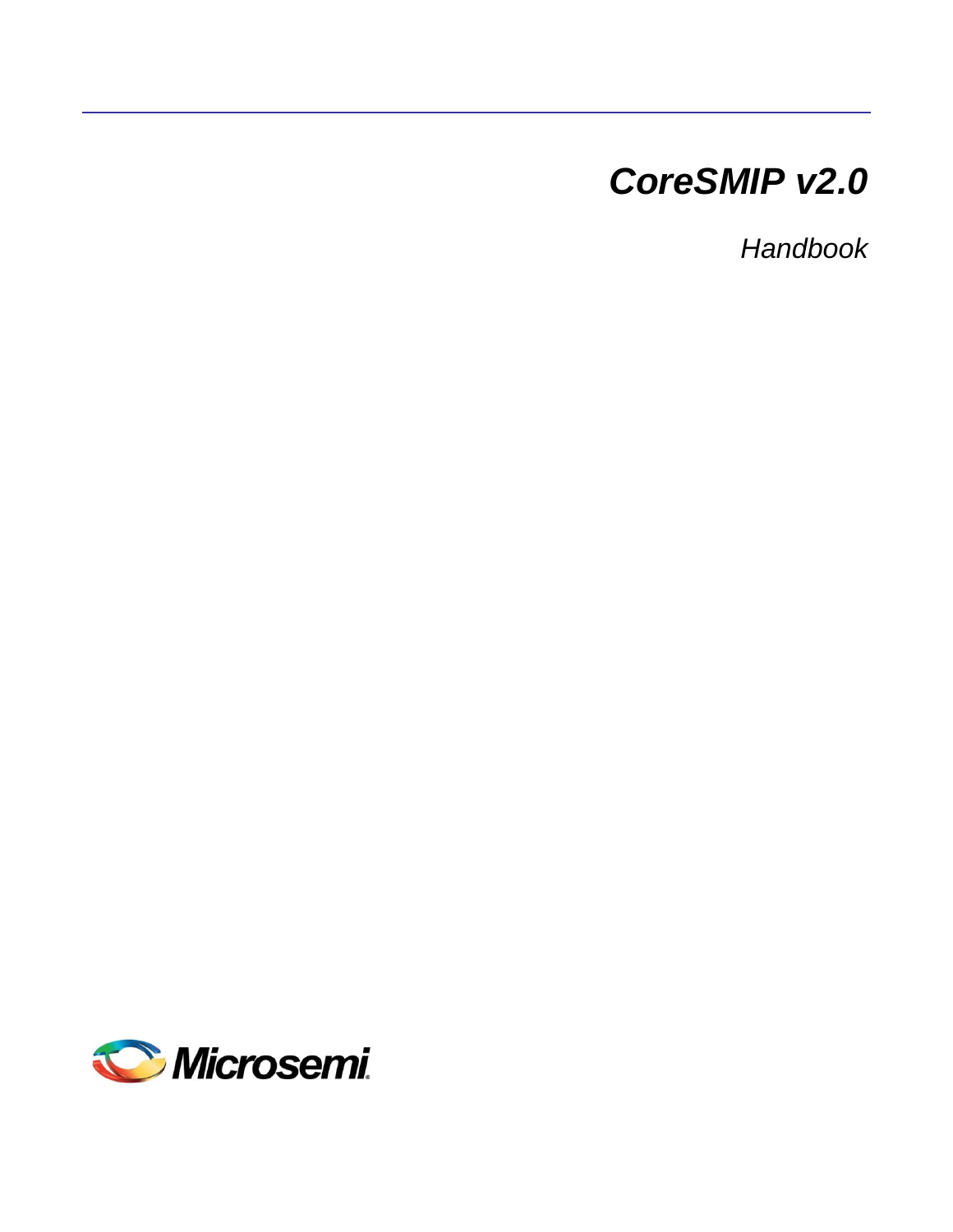

# **Table of Contents**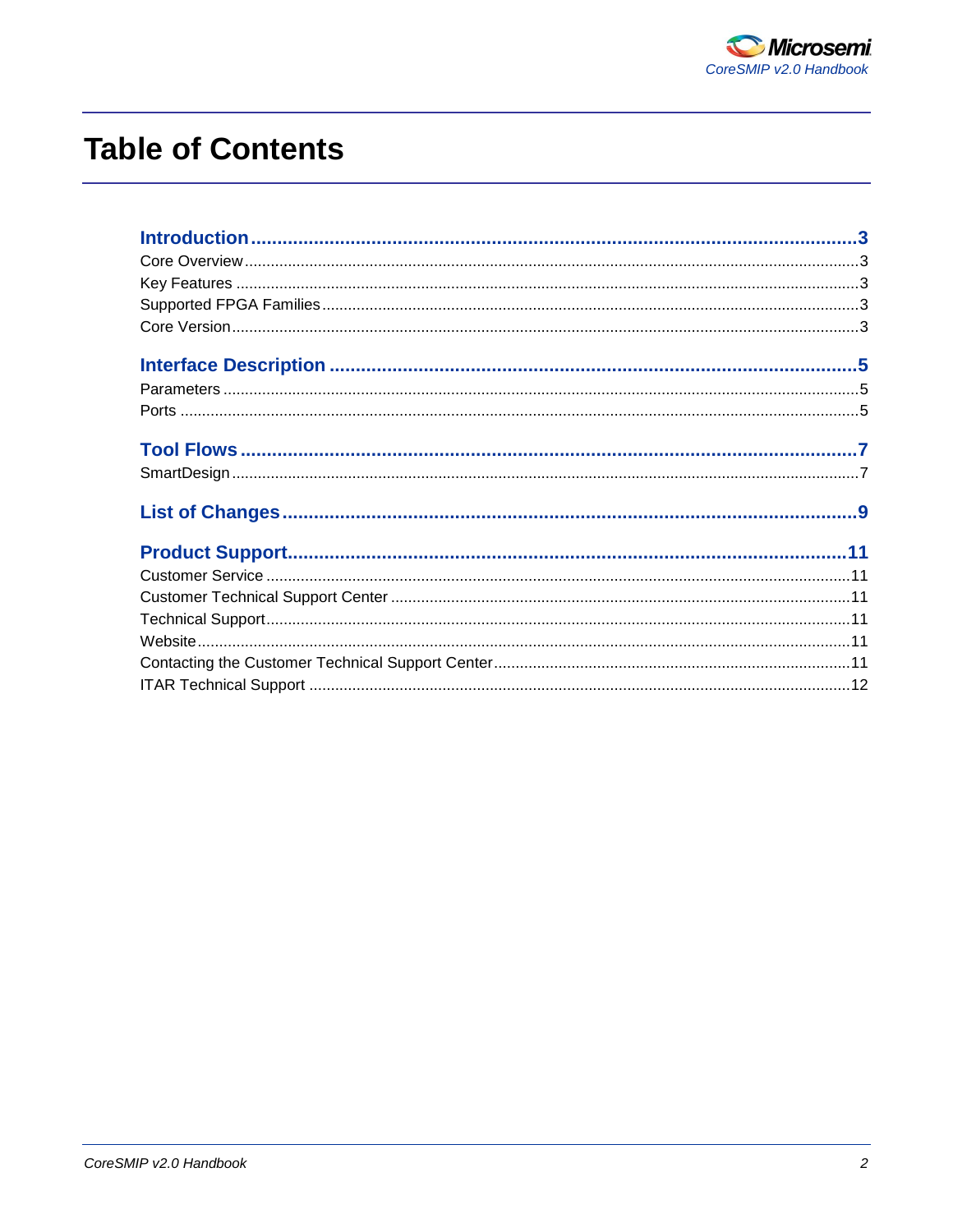

## <span id="page-2-0"></span>Introduction

## <span id="page-2-1"></span>Core Overview

CoreSMIP (SMIP = Security Monitor Intellectual Property) can be used to enhance the security of a design implemented in a SmartFusion2 or IGLOO2 device. CoreSMIP can initiate the erasure (or zeroization) of programmed data within a device when any of the following occur:

- 1. A user requests device erasure by asserting the ERASE\_P or ERASE\_N input.
- 2. Some unauthorized activity occurs such as the detection of an attempt to use the JTAG debug port.

### <span id="page-2-2"></span>Key Features

- Monitors tamper detection indicators within the device.
- Outputs signals corresponding to tamper indicators along with a master alarm signal.
- Outputs a heartbeat signal that toggles continuously.
- Can initiate device erasure/zeroization in reponse to tamper detection or when requested to do so by the assertion of an input.
- The extent of zeroization that occurs is configurable.
	- Note: The device can be left in a non recoverable state if CoreSMIP is configured for this outcome.
- A watchdog counter delays the onset of zeroization by 1000 cycles of CLK after a tamper event is detected. The watchdog can be reset by simultaneously toggling the RESET\_WATCHDOG\_P and RESET\_WATCHDOG\_N inputs to their active states to extend the time before the initiation of zeroization. This may be useful where a system requires more time to housekeep before zeroization occurs.
- When device zeroization is requested by assertion of the ERASE\_P or ERASE\_N inputs, zeroization is initiated immediately and the watchdog does not feature.

## <span id="page-2-3"></span>Supported FPGA Families

CoreSMIP supports the following families:

- SmartFusion2
- IGLOO2

## <span id="page-2-4"></span>Core Version

This handbook supports CoreSMIP v2.0.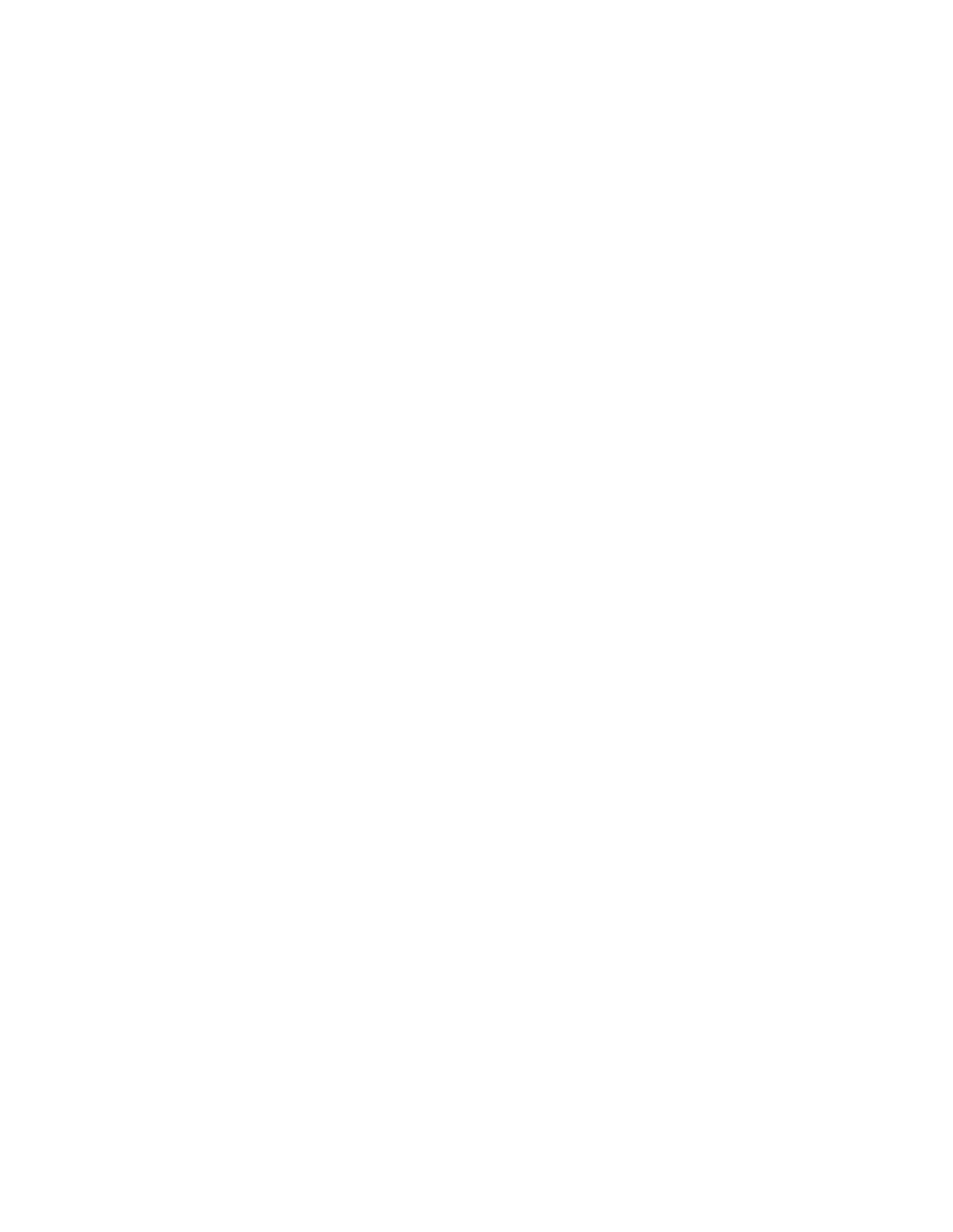

# <span id="page-4-0"></span>Interface Description

## <span id="page-4-1"></span>**Parameters**

The parameters present on CoreSMIP are listed i[n Table 1.](#page-4-3)

| <b>Table 1 CoreSMIP Parameters</b> |  |
|------------------------------------|--|
|------------------------------------|--|

<span id="page-4-3"></span>

| <b>Parameter</b>  | <b>Description</b>                                                                                                   |
|-------------------|----------------------------------------------------------------------------------------------------------------------|
| ZEROIZATION LEVEL | Controls the extent of the zeroization that will occur if device zeroization is initiated. Possible<br>settings are: |
|                   | 3 - No zeroization occurs.                                                                                           |
|                   | 2 – Device is erased and left in a "like new" state. The device can be reprogrammed.                                 |
|                   | 1 – Part is erased but can be recovered.                                                                             |
|                   | 0 (or any value aside from 1, 2, or 3) – Part is erased and cannot be recovered.                                     |
|                   |                                                                                                                      |
|                   | In the configuration GUI for CoreSMIP, these options are presented in text form as follows:                          |
|                   | Unchanged (No zeroization occurs.)                                                                                   |
|                   | Like new                                                                                                             |
|                   | Recoverable                                                                                                          |
|                   | Non recoverable                                                                                                      |

## <span id="page-4-2"></span>**Ports**

The ports present on CoreSMIP are listed in [Table 2.](#page-4-4)

| <b>Table 2 CoreSMIP Ports</b> |  |
|-------------------------------|--|
|                               |  |

<span id="page-4-4"></span>

| <b>Port Name</b> | <b>Type</b> | <b>Description</b>                                                                                                                        |
|------------------|-------------|-------------------------------------------------------------------------------------------------------------------------------------------|
| <b>CLK</b>       | Input       | Clock.                                                                                                                                    |
| <b>RESET N</b>   | Input       | Active low reset.                                                                                                                         |
| ERASE P          | Input       | Active high device erase request. This input should be asserted<br>for at least two cycles of CLK to cause device<br>erasure/zeroization. |
|                  |             | The degree of zeroization is determined by the setting for the<br>ZEROIZATION_LEVEL parameter.                                            |
| ERASE N          | Input       | Active low device erase request. This input should be asserted<br>for at least two cycles of CLK to cause device<br>erasure/zeroization.  |
|                  |             | The degree of zeroization is determined by the setting for the<br>ZEROIZATION LEVEL parameter.                                            |
| RESET WATCHDOG P | Input       | Assert this input (high) at the same time as the<br>RESET_WATCHDOG_N input to reset the internal watchdog<br>counter.                     |
|                  |             | More precisely, a rising edge on this input should occur within                                                                           |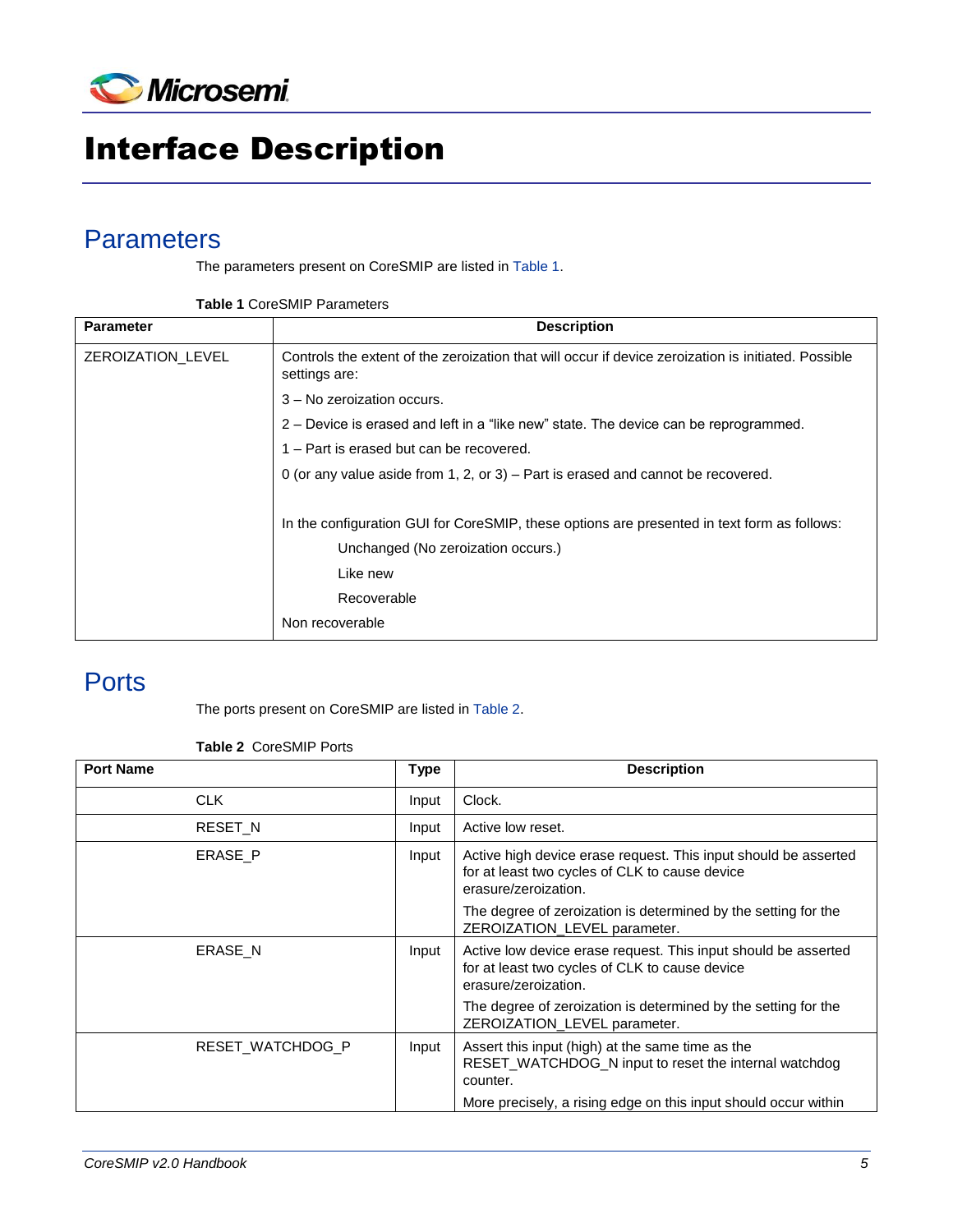

| <b>Port Name</b>     | <b>Type</b> | <b>Description</b>                                                                                                                                                                                                                                                                         |
|----------------------|-------------|--------------------------------------------------------------------------------------------------------------------------------------------------------------------------------------------------------------------------------------------------------------------------------------------|
|                      |             | one quarter of a cycle of CLK from a falling edge on<br>RESET_WATCHDOG_N to reset the watchdog.                                                                                                                                                                                            |
| RESET_WATCHDOG_N     | Input       | Assert this input (low) at the same time as the<br>RESET_WATCHDOG_P input to reset the internal watchdog<br>counter.<br>More precisely, a falling edge on this input should occur within<br>one quarter of a cycle of CLK from a rising edge on<br>RESET_WATCHDOG_P to reset the watchdog. |
| <b>HEARTBEAT</b>     | Output      | Toggles every 1000 cycles of CLK.                                                                                                                                                                                                                                                          |
| JTAG_ACTIVE          | Output      | Asserted if the JTAG TAP controller is released from reset.                                                                                                                                                                                                                                |
| LOCK_TAMPER_DETECT   | Output      | Asserted if a parity error is detected on the internal lock data.                                                                                                                                                                                                                          |
| MESH_SHORT_ERROR     | Output      | Asserted if short is detected in the mesh covering the Security<br>Flash.                                                                                                                                                                                                                  |
| DIGEST_ERROR         | Output      | Asserted if a digest request has detected an error.                                                                                                                                                                                                                                        |
| POWERUP DIGEST ERROR | Output      | Asserted if a flash digest error is detected at power up.                                                                                                                                                                                                                                  |
| SC_ROM_DIGEST_ERROR  | Output      | Asserted if a System Controller ROM digest error is detected.                                                                                                                                                                                                                              |
| PASSCODE ERROR       | Output      | Asserted if an attempt has been made to match an incorrect<br>passcode.                                                                                                                                                                                                                    |
| MASTER ALARM         | Output      | Asserted if any of the other error indication outputs are asserted.                                                                                                                                                                                                                        |
|                      |             | This signal is essentially the logical OR of the eight signals listed<br>in the rows above, from JTAG_ACTIVE to<br>SYSCTRL_UNRESPONSIVE inclusive.                                                                                                                                         |
|                      |             | After MASTER ALARM asserts, it can only be cleared by<br>resetting the core.                                                                                                                                                                                                               |

*Note: All signals in this table are active high unless otherwise stated.*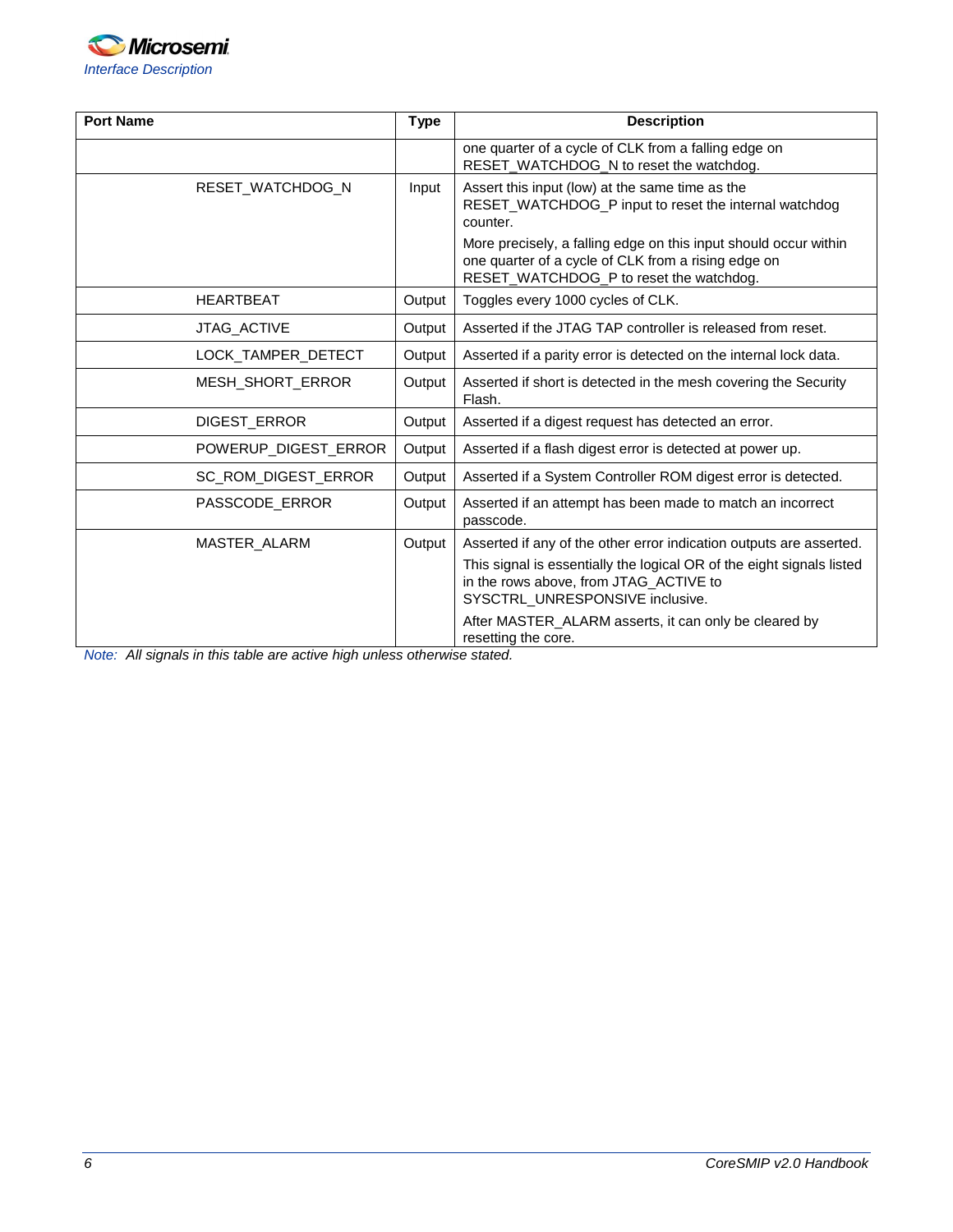

# <span id="page-6-0"></span>Tool Flows

## <span id="page-6-1"></span>**SmartDesign**

[Figure 1](#page-6-2) shows how the CoreSMIP symbol appears in a SmartDesign design.

<span id="page-6-2"></span>

**Figure 1** CoreSMIP Symbol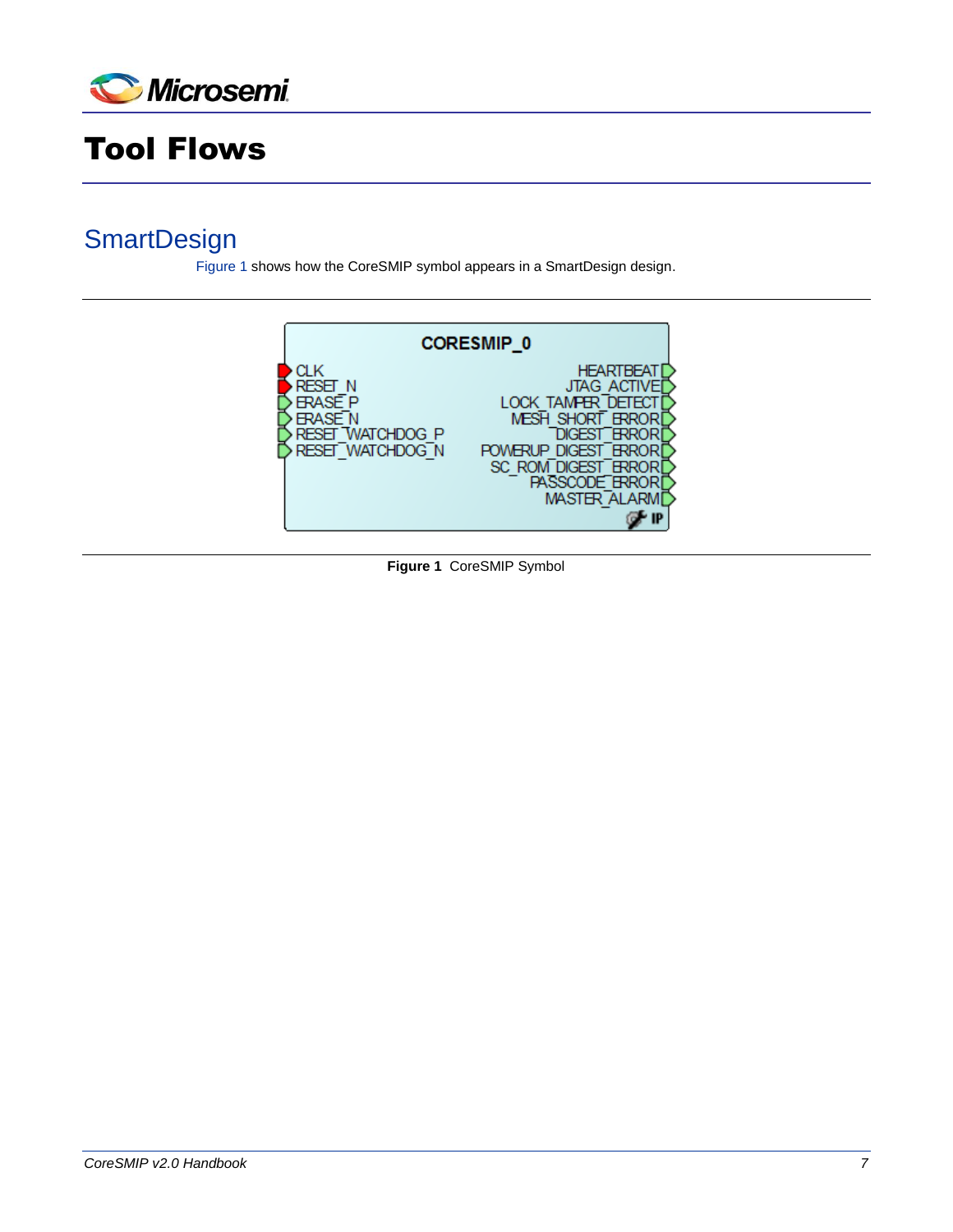

### **Configuring CoreSMIP in SmartDesign**

The CoreSMIP configuration GUI is shown in [Figure 2.](#page-7-0) The only configuration option for CoreSMIP is the level of zeroization that occurs when zeroization is initiated.

<span id="page-7-0"></span>

|      | Configuring CORESMIP_0 (CORESMIP - 1.0.1) |                                                                                                               | x<br>е<br>⊐   |
|------|-------------------------------------------|---------------------------------------------------------------------------------------------------------------|---------------|
|      | Configuration                             |                                                                                                               |               |
|      | Zeroization                               |                                                                                                               |               |
|      |                                           | State of device after zeroization: Unchanged (No zeroization occurs.) ▼<br>Unchanged (No zeroization occurs.) |               |
| Help |                                           | Like new<br>Recoverable<br>Non recoverable<br>ℼ                                                               | Cancel<br>444 |

**Figure 2** CoreSMIP Configuration GUI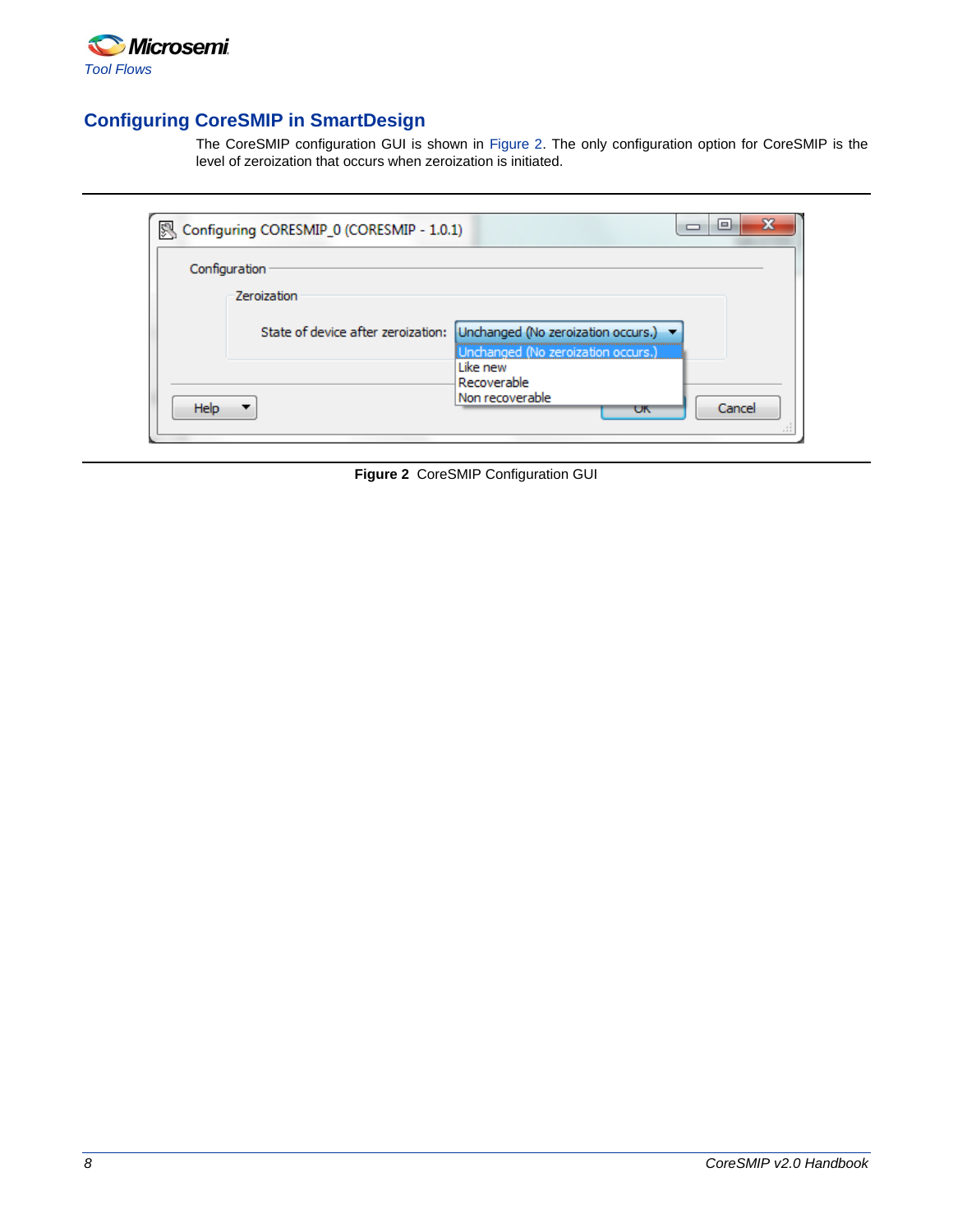

# <span id="page-8-0"></span>List of Changes

The following table lists critical changes that were made in each revision of the document.

| <b>Date</b> | Change                | Page |
|-------------|-----------------------|------|
| August 2014 | CoreSMIP v2.0 release | N/A  |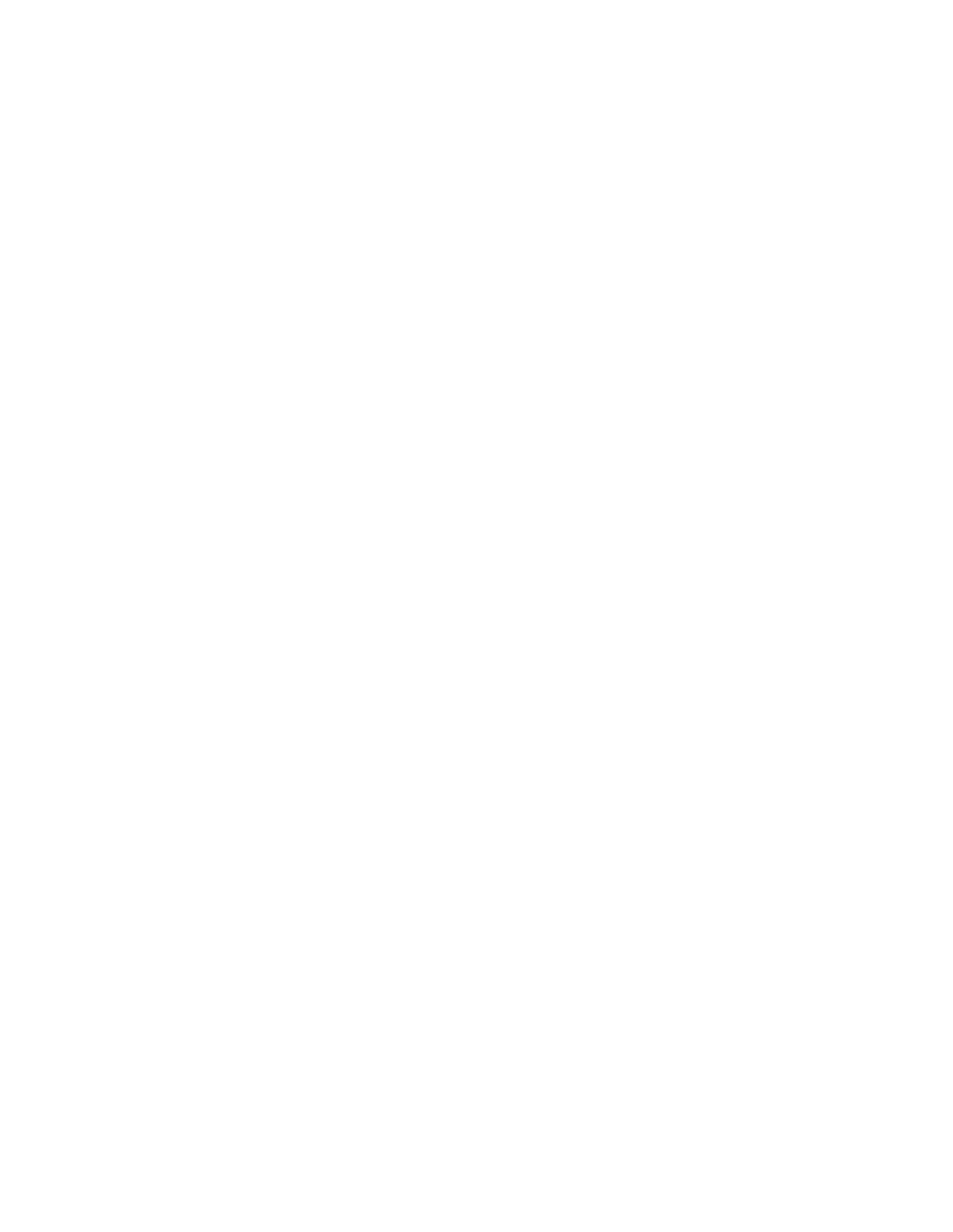

## <span id="page-10-0"></span>Product Support

Microsemi SoC Products Group backs its products with various support services, including Customer Service, Customer Technical Support Center, a website, electronic mail, and worldwide sales offices. This appendix contains information about contacting Microsemi SoC Products Group and using these support services.

## <span id="page-10-1"></span>Customer Service

Contact Customer Service for non-technical product support, such as product pricing, product upgrades, update information, order status, and authorization.

From North America, call **800.262.1060** From the rest of the world, call **650.318.4460** Fax, from anywhere in the world **650. 318.8044**

## <span id="page-10-2"></span>Customer Technical Support Center

Microsemi SoC Products Group staffs its Customer Technical Support Center with highly skilled engineers who can help answer your hardware, software, and design questions about Microsemi SoC Products. The Customer Technical Support Center spends a great deal of time creating application notes, answers to common design cycle questions, documentation of known issues and various FAQs. So, before you contact us, please visit our online resources. It is very likely we have already answered your questions.

## <span id="page-10-3"></span>Technical Support

Visit the Microsemi SoC Products Group Customer Support website for more information and support [\(http://www.microsemi.com/soc/support/search/default.aspx\)](http://www.microsemi.com/soc/support/search/default.aspx). Many answers available on the searchable web resource include diagrams, illustrations, and links to other resources on website.

### <span id="page-10-4"></span>**Website**

You can browse a variety of technical and non-technical information on the Microsemi SoC Products Group [home page,](http://www.microsemi.com/soc) at [http://www.microsemi.com/soc/.](http://www.microsemi.com/soc/)

## <span id="page-10-5"></span>Contacting the Customer Technical Support Center

Highly skilled engineers staff the Technical Support Center. The Technical Support Center can be contacted by email or through the Microsemi SoC Products Group website.

#### **Email**

You can communicate your technical questions to our email address and receive answers back by email, fax, or phone. Also, if you have design problems, you can email your design files to receive assistance. We constantly monitor the email account throughout the day. When sending your request to us, please be sure to include your full name, company name, and your contact information for efficient processing of your request.

The technical support email address is [soc\\_tech@microsemi.com.](mailto:soc_tech@microsemi.com)

#### **My Cases**

Microsemi SoC Products Group customers may submit and track technical cases online by going to [My](http://www.microsemi.com/soc/mycases/)  [Cases.](http://www.microsemi.com/soc/mycases/)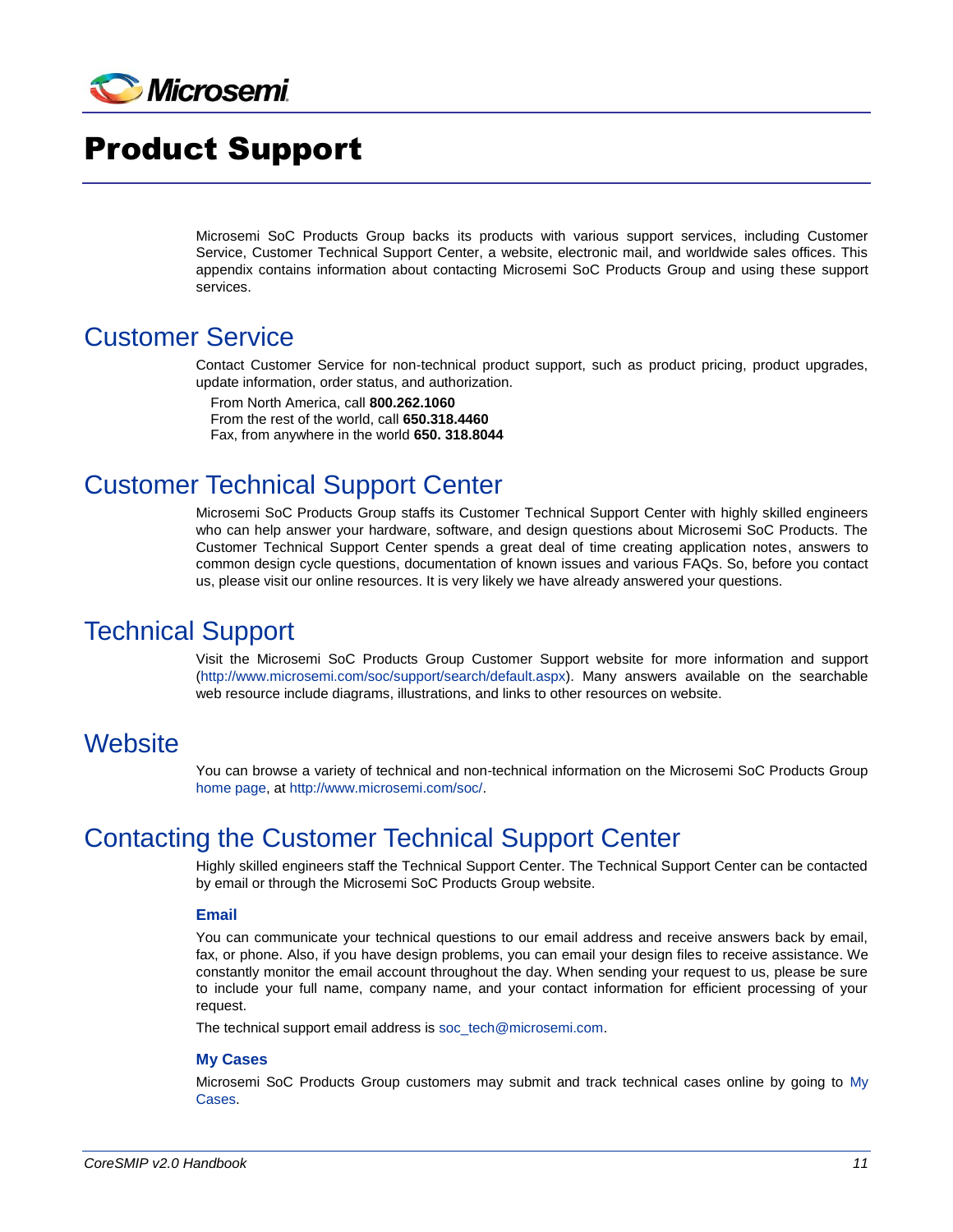

#### **Outside the U.S.**

Customers needing assistance outside the US time zones can either contact technical support via email [\(soc\\_tech@microsemi.com\)](mailto:soc_tech@microsemi.com) or contact a local sales office. [Sales office listings](http://www.microsemi.com/soc/company/contact/default.aspx) can be found a[t](http://www.microsemi.com/soc/company/contact/default.aspx) [www.microsemi.com/soc/company/contact/default.aspx.](http://www.microsemi.com/soc/company/contact/default.aspx)

## <span id="page-11-0"></span>[ITAR Technical Support](http://www.microsemi.com/soc/company/contact/default.aspx#itartechsupport)

For technical support on RH and RT FPGAs that are regulated by International Traffic in Arms Regulations (ITAR), contact us via [soc\\_tech\\_itar@microsemi.com.](mailto:soc_tech_itar@microsemi.com) Alternatively, within [My Cases,](http://www.microsemi.com/mycases/) select **Yes** in the ITAR drop-down list. For a complete list of ITAR-regulated Microsemi FPGAs, visit the [ITAR](http://www.microsemi.com/soc/ITAR/) web page.